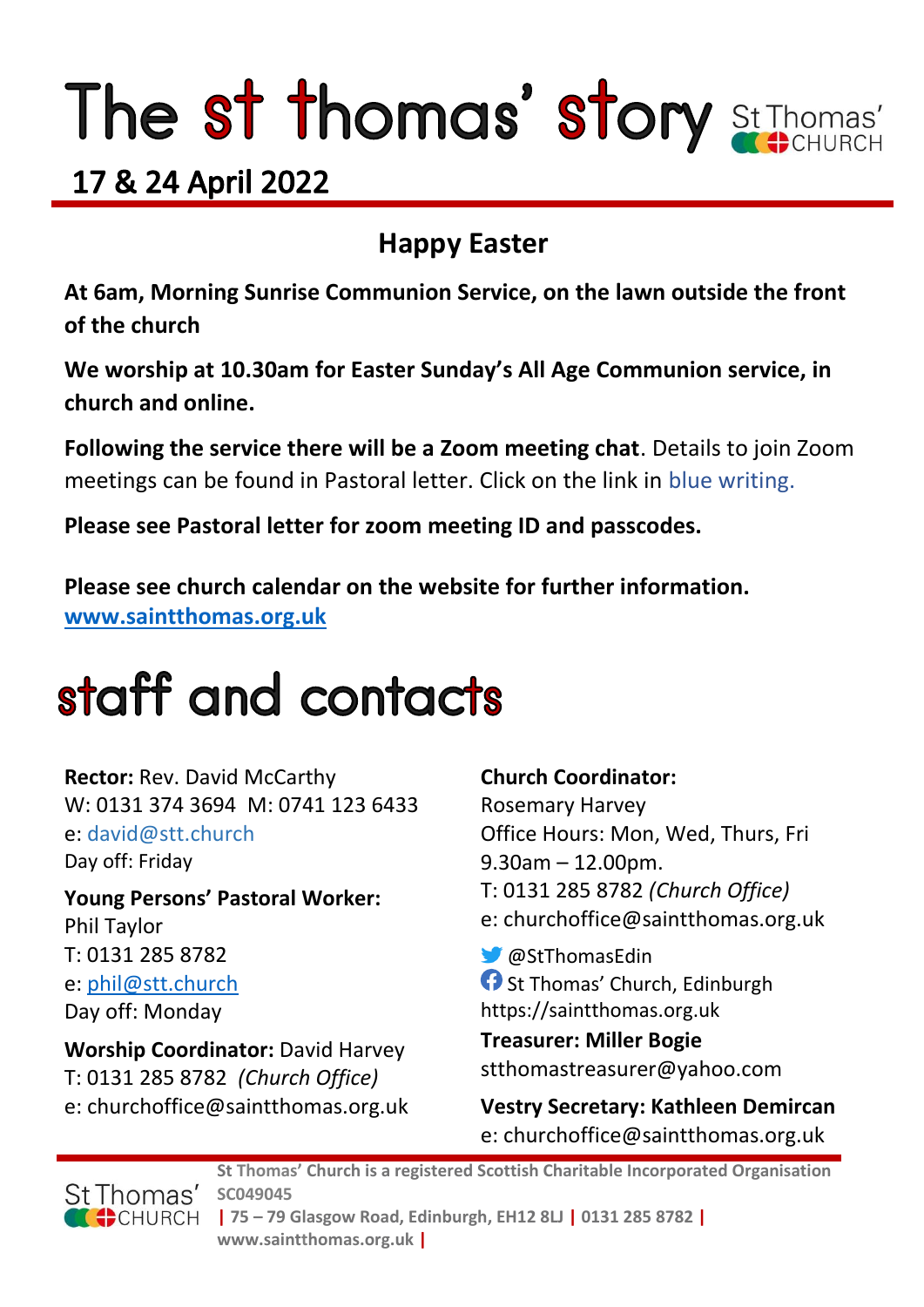#### **Please note the office will be closed Mon 18th – Fri 22nd April (inclusive).**

**Coffee Plus** – will not meet on Thursday 21<sup>st</sup> April. Restarts on Thursday 28<sup>th</sup> April. We will not meet on Thursday 5<sup>th</sup> May, due to the election.

#### **Sunday 17 April 2022**

#### **to**

#### **Sunday 1 May 2022**

Sunday worship and some other events are available online at: <https://www.facebook.com/stthomasedin> <https://www.youtube.com/channel/UC1r0Eq3PqBmxioDssYXCbGQ> <https://www.twitter.com/StThomasEdin> **Easter Sunday 17 April @ 6am Morning Communion Service, outside the church. @ 10.30am All Age Communion Service – David McCarthy is preaching. Post Worship Chat -"Zoom" meeting details in the Pastoral letter.**

**@ 6.30pm – 7pm "Zoom" Prayer Base**

**Monday 18 April**

**No – 'Rooted' – meet again on 'Zoom' - 25th April.**

#### **Wednesday 20 April**

**No – 'Rooted' - meet again on 27th April.**

**@ 8pm – Night Prayers – online, details in the Pastoral letter.**

#### **Thursday 21 April**

**No - Coffee Plus – meet again on 28th April.**

**@ 7.30pm – Central Meeting, details in the Pastoral letter.**

#### **Sunday 24 April**

**@ 10.30am service, David McCarthy is preaching. Post-Worship Chat - "Zoom" meeting details in Pastoral letter. @ 6.30pm – 7pm "Zoom" Prayer Base**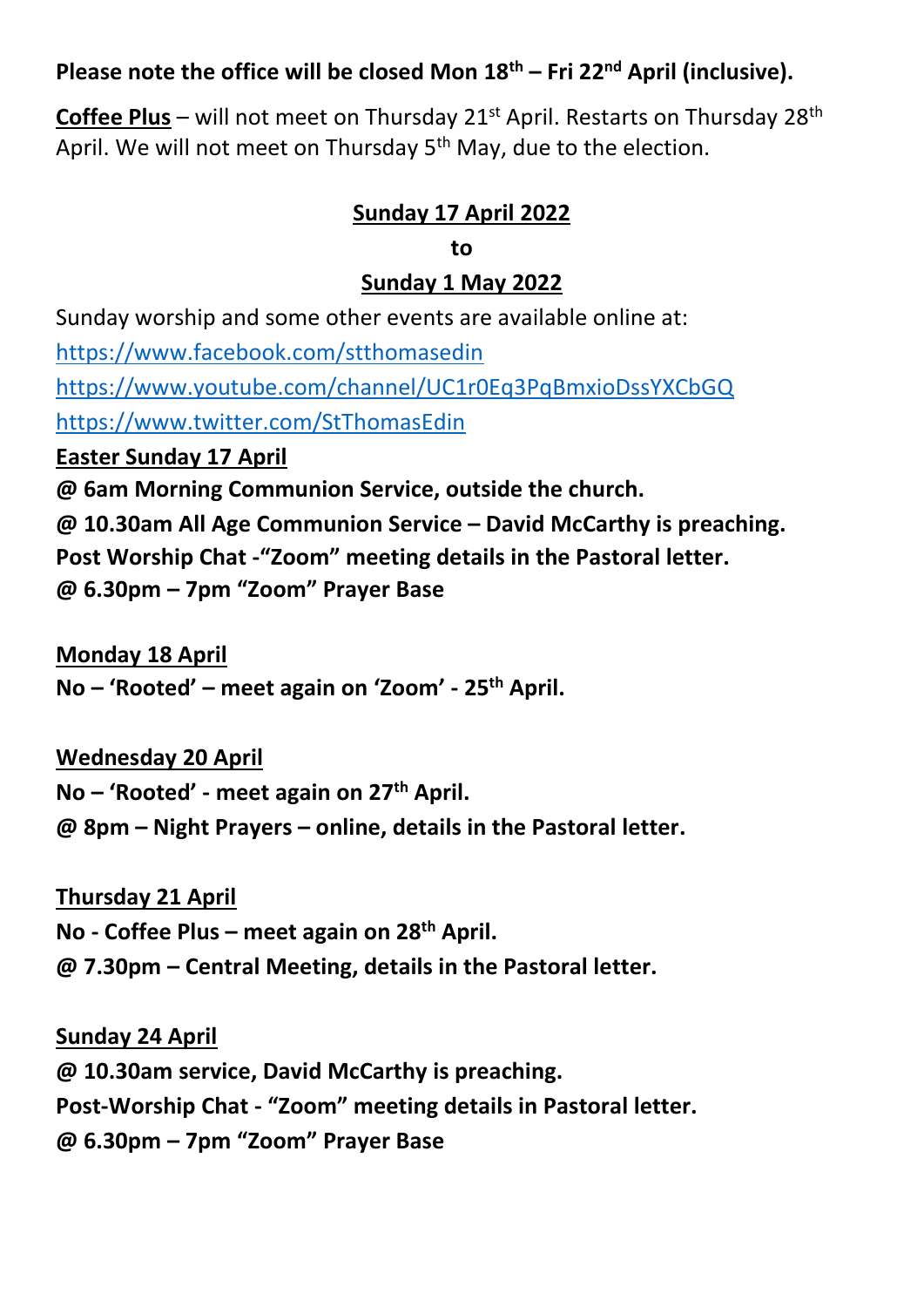#### **Monday 25 April**

**@ 4pm – 5.30pm 'Rooted' meet on 'Zoom', details in the Pastoral letter.**

#### **Wednesday 27 April**

**@ 1.30pm – 3pm 'Rooted', meet in person.**

**@ 1.30pm – 3pm 'Grounded', meet in person, details in the Pastoral letter.**

**@ 8pm – Night Prayers – online, details in the Pastoral letter.**

#### **Thursday 28 April**

**@ 10.30am – 12pm - Coffee Plus – meet in person.**

#### **Sunday 1 May**

**@ 10.30am service, David McCarthy is preaching.** 

**@ 12pm – 1662 Communion Service.**

**Post-Worship Chat - "Zoom" meeting details in Pastoral letter.**

**@ 6.30pm – 7pm "Zoom" Prayer Base**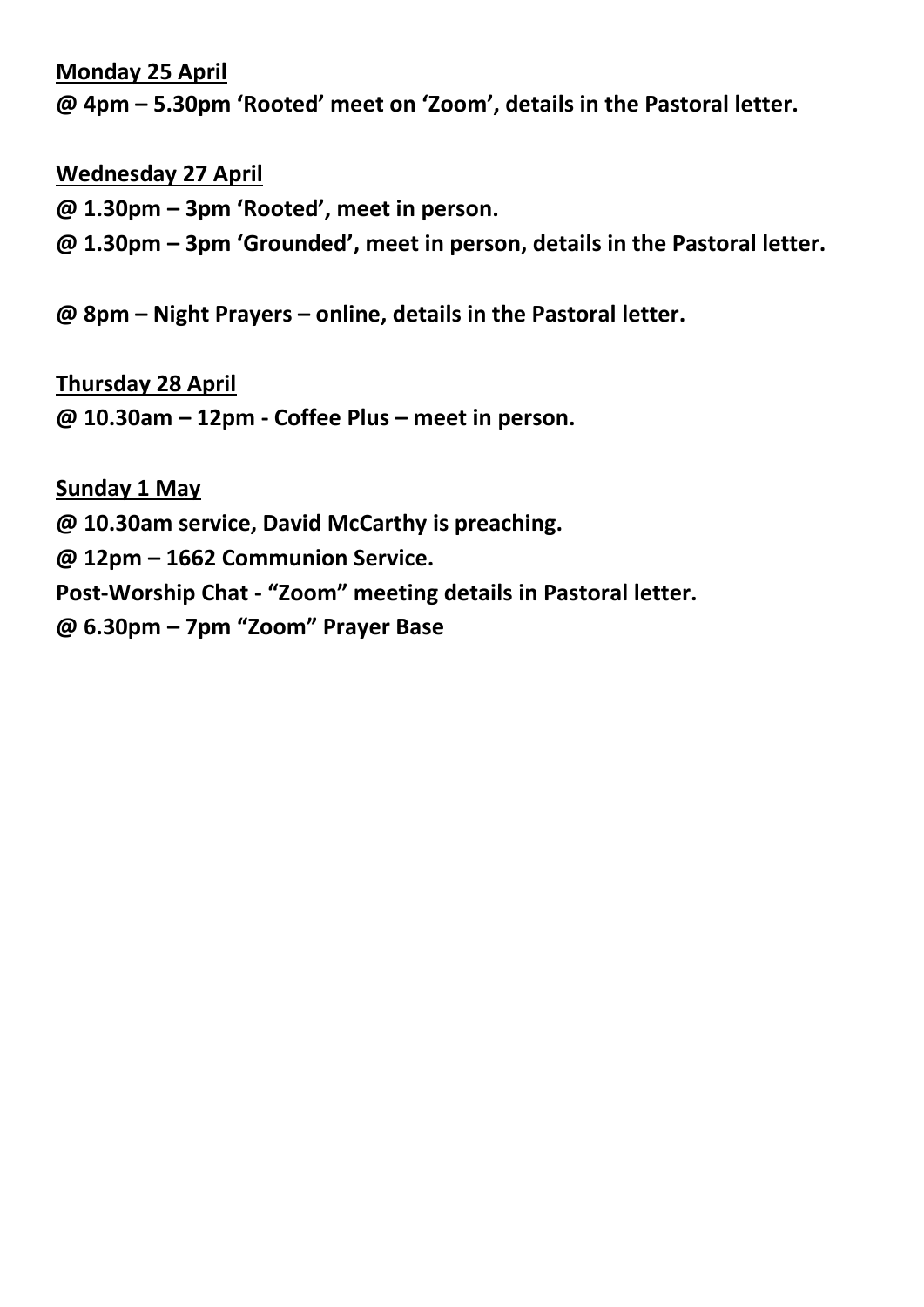# for our prayer

For our **worship services this weekend,** including at Manor Grange Care Home on Friday 15 April @ 2.15pm

For the **Holiday Club**, scheduled for 19-22 April, pray:

- that all those signed up, will be well and will attend!
- that the team serving the children will work together well and be encouraged and encouragement.
- that the Good News of the Gospel will be given clearly and received with joy!
- for **Phil Taylor** as he heads this up.

Pray for **our Vestry and Trustees** as they meet on Monday 25 April — for discernment & wisdom as they consider matters both practical and spiritual!

Give thanks that the trustees of **TOR Christian Foundation** have been led to support our proposal to appoint a **Chaplain for Older People** role. Pray as we seek the best person to fill this role. Pray for wisdom as we discern how to best fill this role.

#### **World Concern: 30 Days of Prayer for The Muslim World — Ramadan: 2 April to 2 May**

You are invited to join up to 1 million people, all over the world, in more than 40 languages to pray for Muslims during Ramadan. Here is a link to PDF of a Prayer Guide: [30 Days of Prayer for the Muslim World \(30daysprayer.com\)](https://www.30daysprayer.com/)

There are 1.8 billion Muslims in the world and a good majority of them remain unreached by the Gospel. The focus this year is on some forgotten groups and returning to previously prayed for groups to celebrate what God has done in response.

#### **The Ukraine & Russia:** For peace